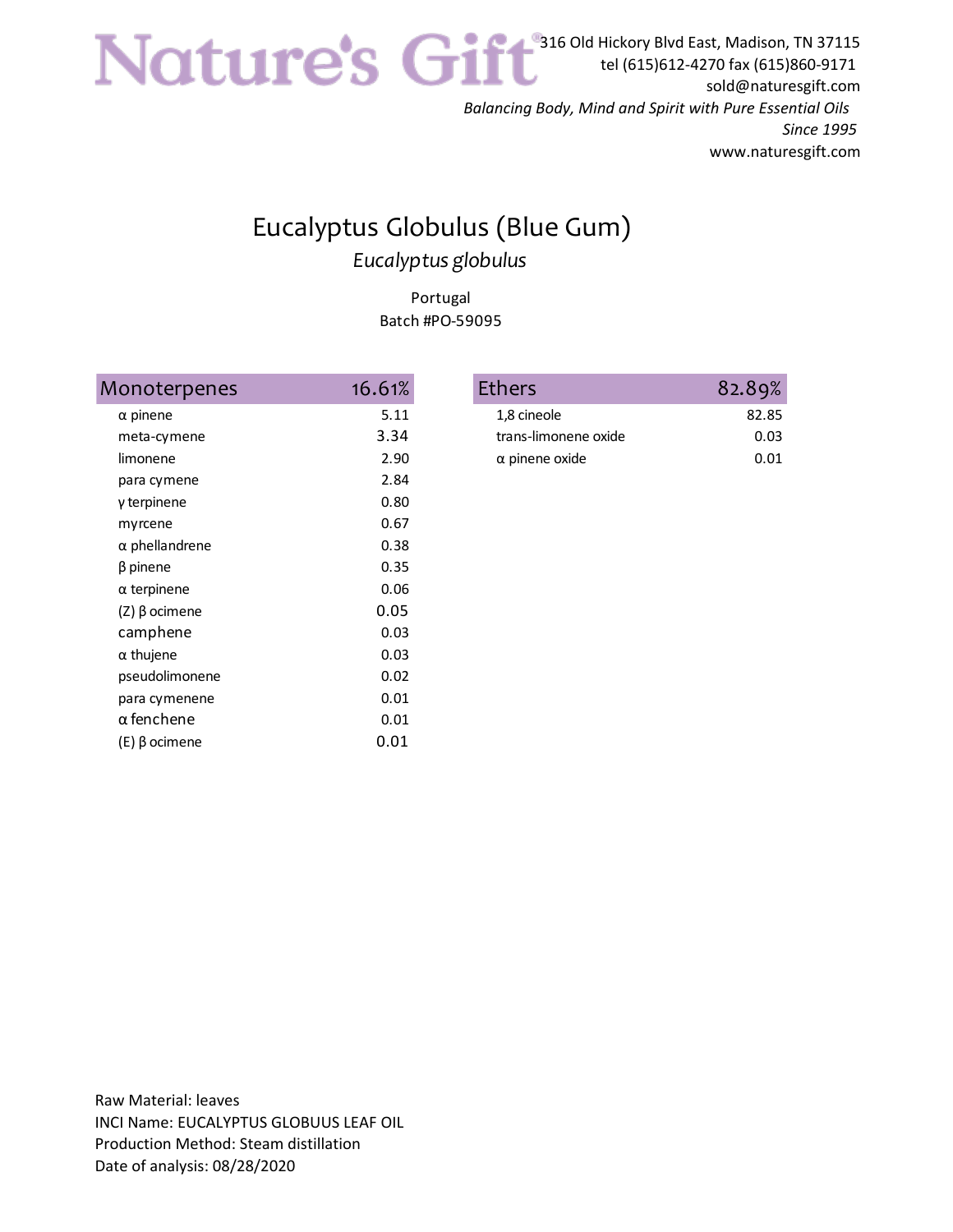

*Eucalyptus Globulus (Eucalyptus Globulus) P O-59095*



## $\textbf{Essential Valiation}$  8/27/2020

- *- Essential Oil testing is performed by using qualitative GC-MS. Method: SOP.T.01 Client Method*
- *- This report may not be published without the consent of Essential Validation Services. - Chromatograph image may be requested*
- *- This report is valid for 1 year from the analyzed date*